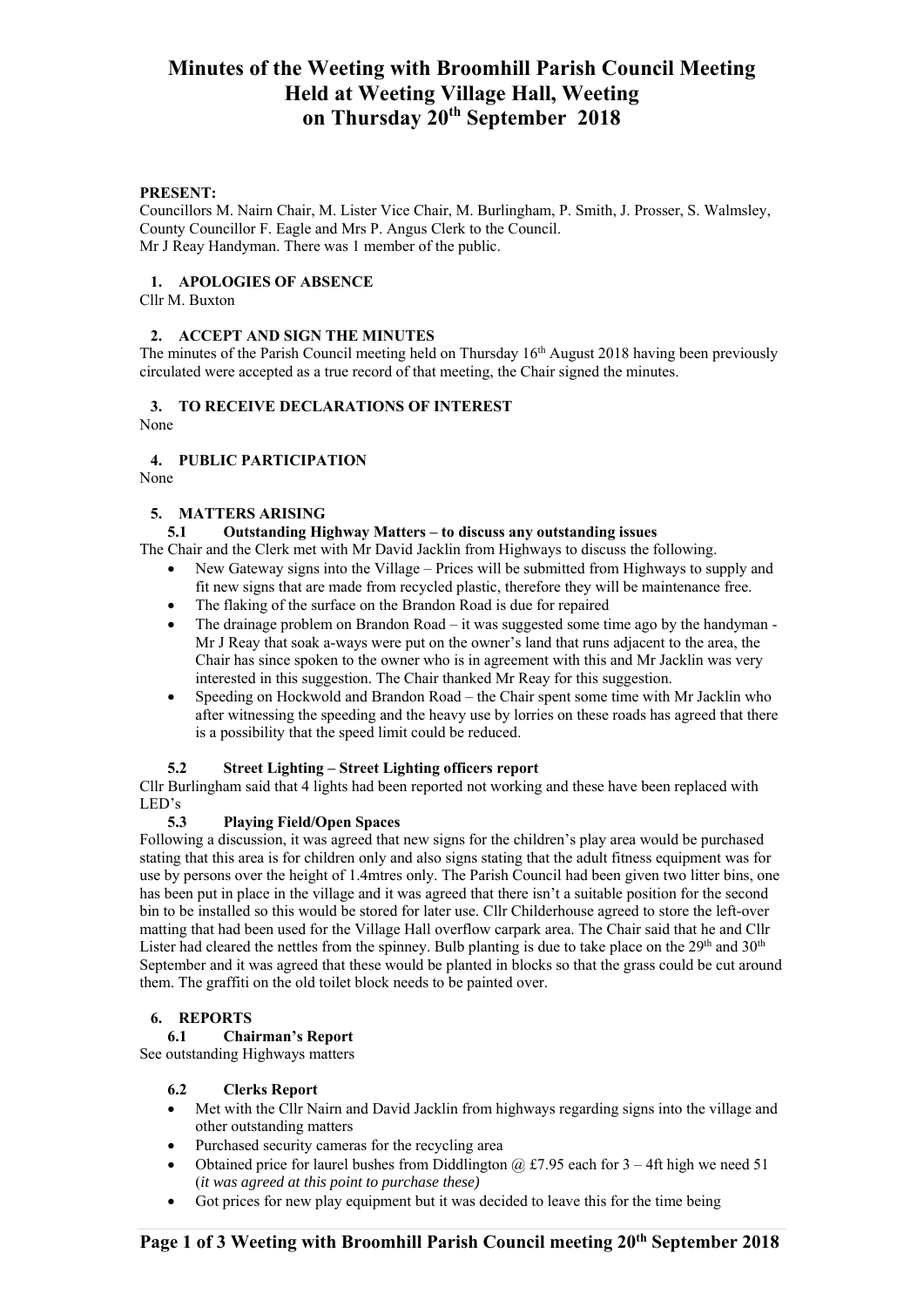# **Minutes of the Weeting with Broomhill Parish Council Meeting Held at Weeting Village Hall, Weeting on Thursday 20th September 2018**

- Purchased first aid box for the handy man to comply with H&S
- Sent receipt for football payment to football club
- Labelled up litter picks and Hi viz jackets with Weeting PC labels
- Registered the Parish Council with the Information Commissioners Office to comply with GDPR
- Collected bulbs for the garden centre they are in garage waiting for planting  $29<sup>th</sup>$  and  $30<sup>th</sup>$ September

# **6.3 Village Handyman Report**

- Carried out work from the ROSPA report thanks go to Cllr Lister for her help with this.
- Trimmed around dog walk and cut back branches.
- Cut 37 discs and put these on top of the post around the dog walk to stop them rotting.
- Repaired 3 holes in chain link fence that runs between Main Road and dog walk.
- Renovated 2 rubbish bins and installed one on corner Shadwell Close and Main Road.
- Cut and cleaned up where Cllr Lister had cut back bushes in Rectory Lane and path at Shadwell.
- Cut back and trimmed bushes on Parrotts Piece.
- Prepared and painted moulded capping on 22 signs around the village.
- Prepared and painted Parrotts Piece sign.
- Cut down and took away two bushes on the lorry park and cleared up bricks and hardcore.

# **6.4 Bowls Club Report**

Put in an irrigation system and the AGM is on the 29<sup>th</sup> October

**6.5 Village Hall Report** 

Still trying for grants for work to do inside

**6.6 Football Club Report** 

Have been active with the changing rooms and have rolled the pitch them selves

### **6.7 District Councillors Report**

Not at meeting- the Chair said that the final stage of the local plan was going on today  $(20<sup>th</sup>$  September) **6.8 County Councillors Report** 

Cllr Eagle said he has spoken to Highways regarding the Crematorium application and what can be obtained from Highways if this goes ahead regarding traffic calming/road widening etc, most traffic is likely to come from Lakenheath Hockwold and Methwold. Most Children Centres in Norfolk will be closed and the existing staff will be coming out to work in the remaining centres Cllr Burlingham asked that with all the cuts that have been happening has NCC Councillors taken a cut in their pay rise, Cllr Eagle said no they hadn't. There is still time to put in your thoughts on the consultation with the Police Commissioners regarding the fire service.

### **7. CORRESPONDENCE – To report on any outstanding correspondence received by the Council**

Cllr Lister has received a letter regarding the state of the debris/old furniture that has been left outside the shop – it was agreed that a photo and letter be sent to Lawsons regarding this problem.

# **8. FINANCE**

# **8.1 To Agree and Sign the Payments for August/ September Invoices**

The following payments were authorised on Thursday the 20<sup>th</sup> September 2018 the cheques were signed by Cllrs M. Burlingham and M. Lister. This was proposed by Cllr Lister and seconded by Cllr Smith and all agreed.<br>Relaxes for Septemb

| <b>Balance for September 2018</b> | £28,343.30 |
|-----------------------------------|------------|
| Minus the following direct debits |            |
| E-On Street Lights                | £535.09    |
| E-On Street Lights Parrots Piece  | £11.71     |
| Viridor Waste Collection          | £58.36     |
| Mr J Reay Salary Paid by SO       | £200.00    |
| <b>Total Direct Debits</b>        | £805.16    |
| Plus the following receipts       |            |
| Football Club Electricity Payment | £197.09    |